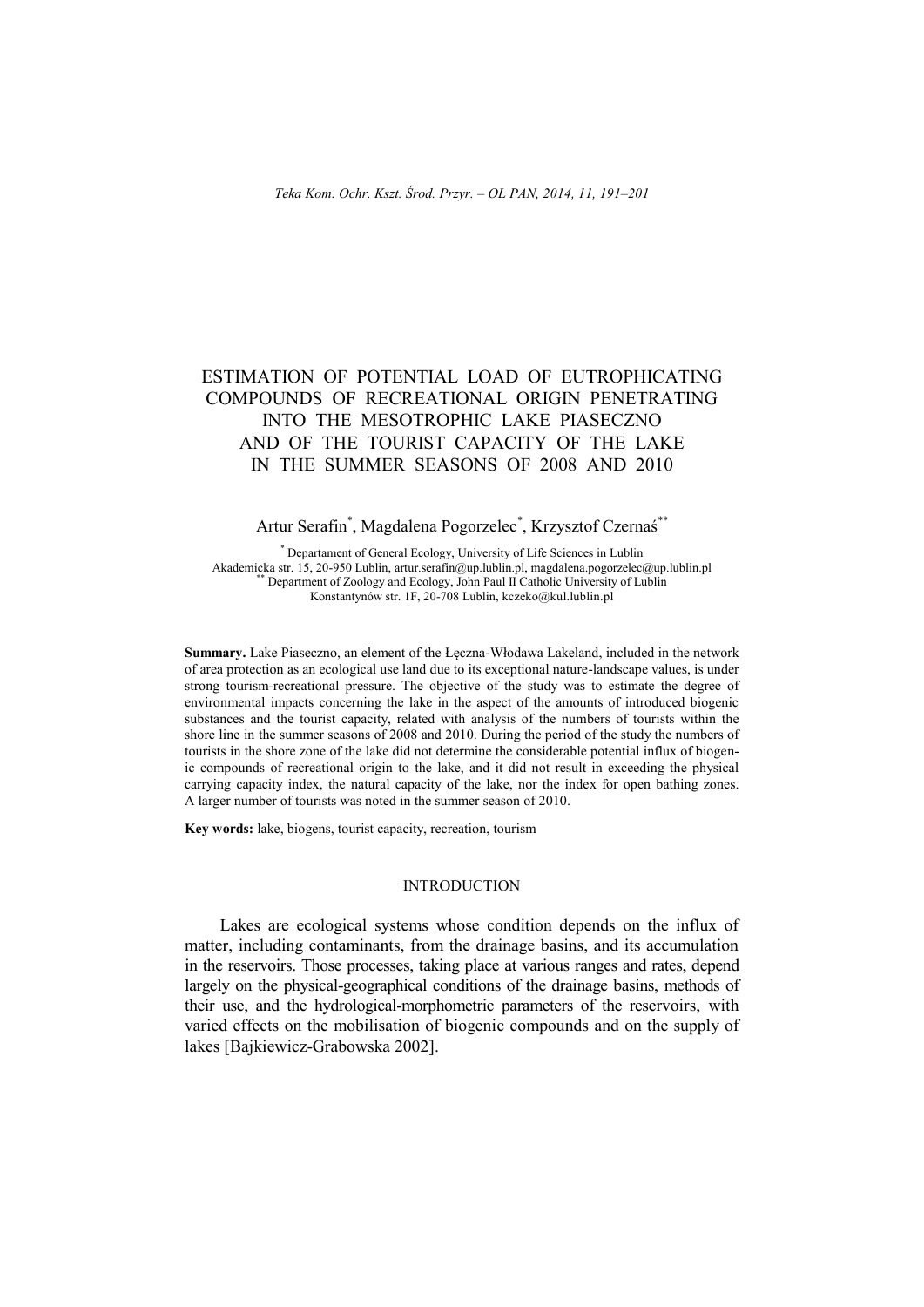Excessive influx of biogenic compounds to lake waters causes an intensification of the process of eutrophication, which results in a deterioration of the living conditions of numerous living organisms, and also in reduced possibilities of economic utilisation of the waters. Therefore, correct identification of the sources and limitation of the influx of those compounds to lakes is of great importance for the improvement of water quality and for counteracting their further degradation [Ławniczak *et al*. 2010].

The diversity of area forms of nature conservation in the territory of the Łęczna-Włodawa Lakeland, related with the high nature-landscape values, significantly enhance the tourist-recreational attractiveness of the region [Krukowska and Krukowski 2009, Krukowski and Krukowska 2013].

The tourist-recreational activity related with intensification of non-organised tourism, combined with the effects of the present increasingly extensive agriculture, with transformations of the hydrological status of the Lakeland determined by the functioning of the melioration system of the Wieprz-Krzna Canal and the probable effect of the Lublin Coal Mining Basin, have an effect on the changes in the natural environment of the Lakeland [Serafin 2009].

The mesotrophic lake Piaseczno – the deepest and one of the most valuable – in terms of nature values – lakes of the Lakeland, included in the network of protected areas as an ecological use area, due to diverse anthropopressure has been subject, since the beginning of the 1970's, to a considerable influence of biogens affecting its ecological status [Wojciechowski 1976, Wojciechowski *et al.* 1995, Serafin and Czernaś 2003, Czernaś and Serafin 2007].

The sources of nutrients initiating the phenomenon of eutrophication of waters, and thus affecting the ecological status of lake Piaseczno, are mainly agriculture and intensive tourism, organised as well as non-organised [Serafin and Czernaś 2003, Czernaś and Serafin 2007].

The agriculture, though rather low-intensity in character, due the low quality of the permeable podzolic soils plays a fundamental role in the enrichment of the ground waters of the lake drainage basin in biogenic elements [Misztal and Smal 1995].

The low production quality of the permeable soils in the drainage basin of the lake, combined with the attractiveness of the region of Piaseczno, results at present in changes in the land use of the drainage basin from agricultural towards the recreational-tourist one. For this reason the lands near the eastern shore of lake Piaseczno, still under agricultural use at the beginning of the 1990's, have been divided into recreational plots and covered with over a thousand recreational houses, and the sewage from the area, due to the leaky cesspools, have been largely penetrating into the ground [Misztal and Smal 1995].

The excessive recreational use of the reservoir, above its tourist capacity, has also been related with non-organised recreational activity. In this respect, as early as mid-2990's lake Piaseczno was among the most crowded lakes of the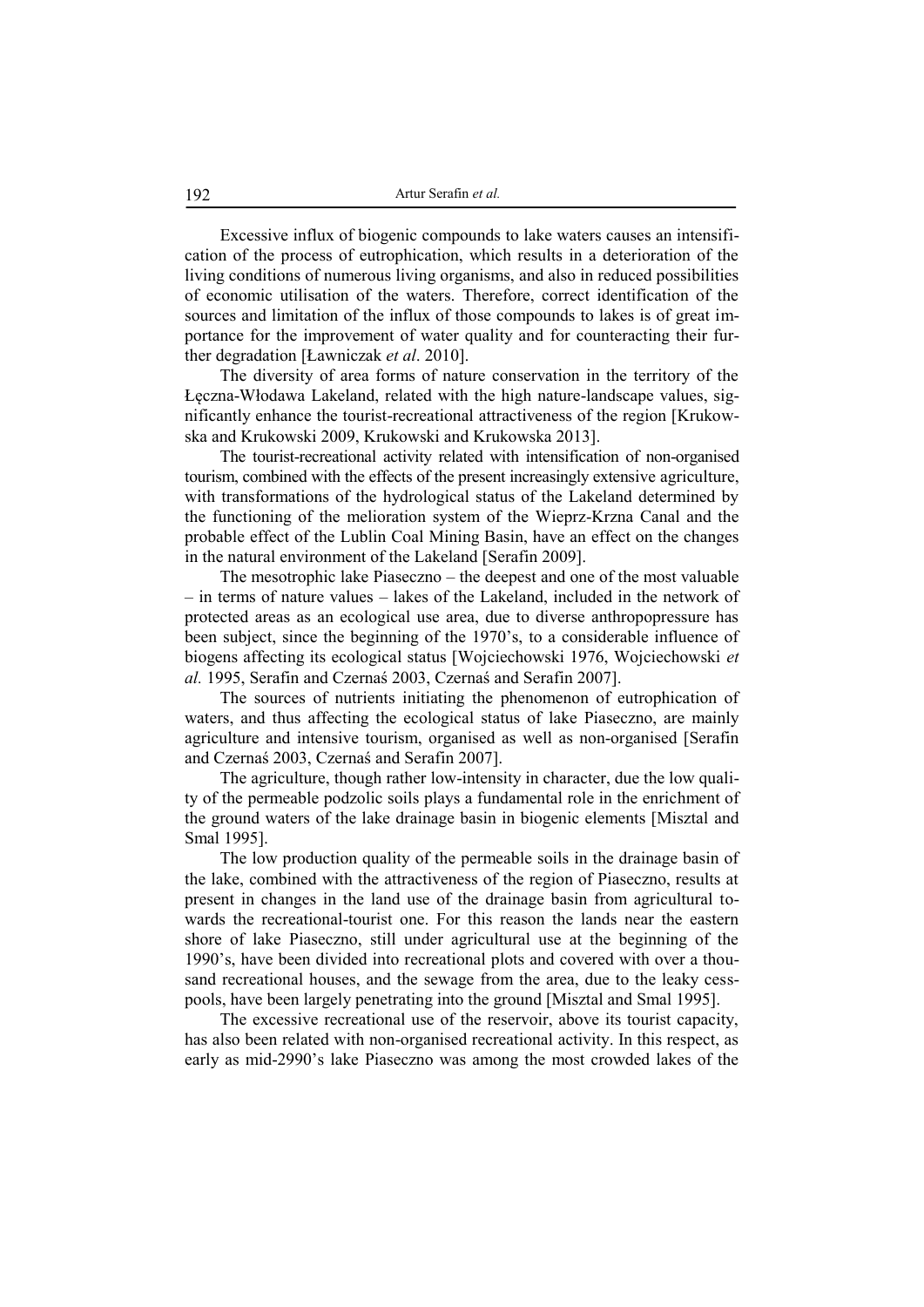Lakeland, and on the weekends the number of people taking their rest on its beaches exceeded 7000 [Chmielewski 2001].

The specific topographic and hydrometric features of lake Piaseczno, the quality of its waters and the character of land use of its drainage basin cause, however, that in the Lake Quality Assessment System (SOJJ) acc. to Kudelska *et al*. [1983, 1997] that reservoir has been classified for many years in water purity classes I or II, and in category I or II of lake susceptibility to degradation (Reports on the status of the environment of the Lublin Province in the years 1992–2011), and thus as a reservoir with good natural conditions, resistant to environmental transformations. In spite of that, a number of changes are observed here, e.g. fluctuations in the productivity of the lake ecosystem [e.g. Wojciechowski *et al.* 1995, Serafin 2009], or fluctuations in biogen retention by psammon algae communities [Czernaś 2001], that may indicate temporary destabilisation of the trophy of the reservoir, which can cause changes in its ecological status and deterioration of its recreational values.

Although many hydrobiological studies emphasise the effect of tourism and recreation on excessive fertilisation of water reservoirs [Vollenweider 1971, Kajak 1979, Bajkiewicz-Grabowska 1987, Lossow 1995a, b, Kalff 2001, Kubiak and Tórz 2005], the analyses usually do not include the pressure of the beach recreation, concentrating primarily on the influx of biogenic compounds from areas under recreational development, stressing their relatively low contribution to the nutrient balance [e.g. Ławniczak *et al*. 2010].

However, taking into account the specific nature of lakes resulting from their nearly system, determining the inclusion of contaminants introduced even once into the cycle of matter, permanent supply of even small amounts of biogens affects the quality of the waters and may destabilise the littoral elements of the lake biocenosis, e.g. macrophytes of invertebrate macrofauna [Soszka 2010].

The objective of this study was analysis of tourist movement on Lake Piaseczno in the aspect of the amounts of biogenic compounds and organic secretions introduced into the ecosystem, and on the tourist capacity, based on the numbers of tourists in the shore zone of the lake in the summer seasons of 2008 and 2010.

## MATERIALS AND METHODS

Lake Piaseczno is situated in the south-western part of the Łęczna-Włodawa Lakeland, in the commune of Ludwin, about 13 km to the north-east of the main town of the region – Łęczna, and in close vicinity of the localities of Rozpłucie, Kaniwola and Piaseczno.

In terms of limnology it represents the dymictic, b-mesotrophic type of reservoir, with maximum depth of 38.8 m and an area of 85 ha [Wilgat *et al*.1991]. The lake is surrounded by a narrow belt of sandy beach, at present notably reduced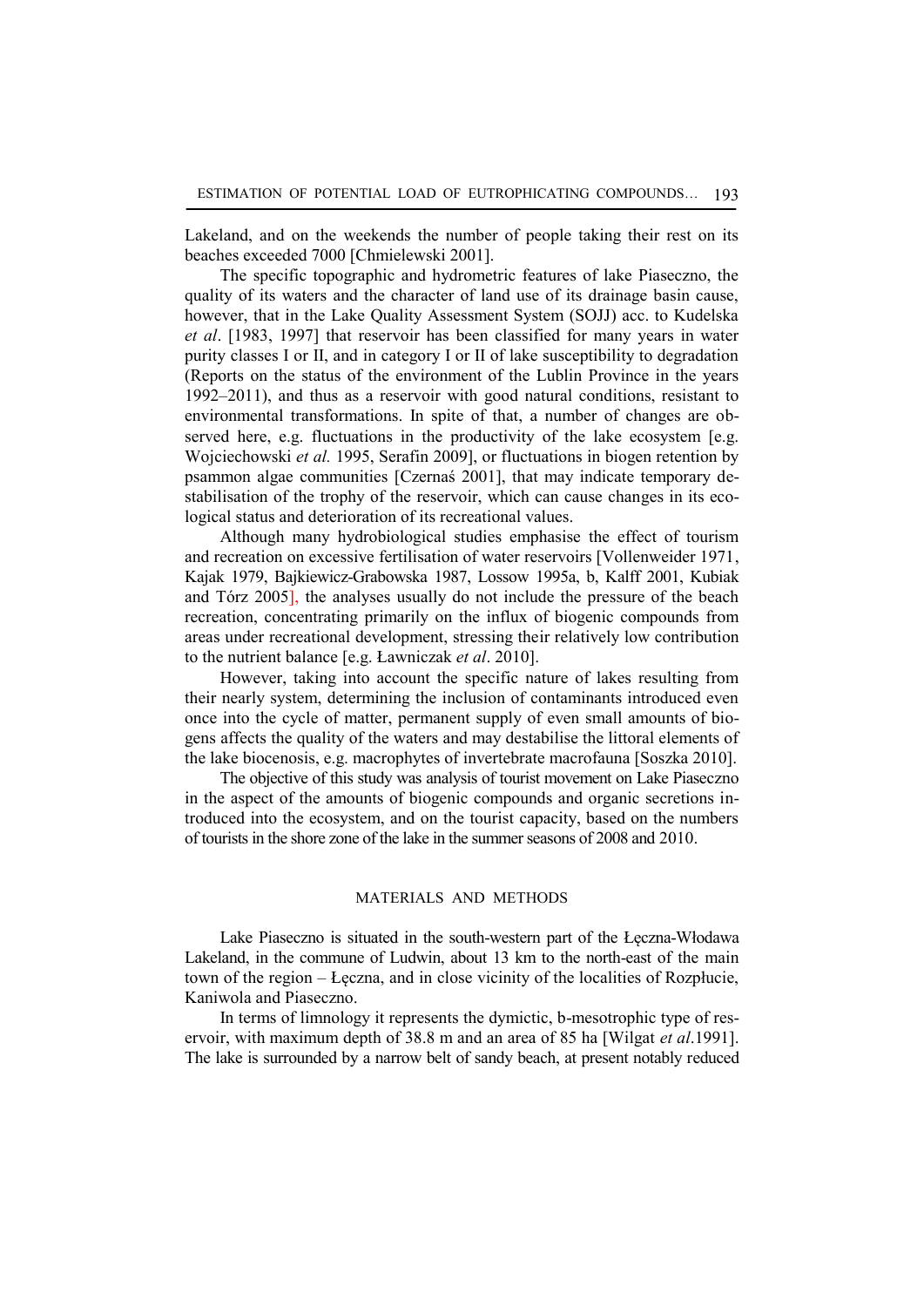due to a high water level, and on the north-west and the western shore the lake neighbours a formerly active but currently degraded transitional moor [Serafin 2009].

A Resolution of the Council of the Commune of Ludwin (No. XX/114/93), to preserve the unique nature-landscape values of lake Piaseczno and the adjacent areas, created the ecological land use unit "Lake Piaseczno and its neighbourhood" with an area of 1534 ha including the lake itself, which may have had an additional impact on enhancing the tourist attractiveness of the region, as it is now one of the most recreationally frequented lakes of the Lakeland [after Krukowska and Krukowski 2009].

The assessment of the tourist traffic pressure on the waters of lake Piaseczno was performed in the summer seasons of  $2008$  (8 dates between  $28<sup>th</sup>$  June and  $12<sup>th</sup>$ July) and 2010 (8 dates between  $6<sup>th</sup>$  and  $20<sup>th</sup>$  July) on the basis of numerical analysis of the presence of tourists in the shore zone in the area of the three main beaches: RESORT (current name) – south-western bank of the lake, Didactic-Sailing Station of ULS Lublin – north-eastern bank of lake Piaseczno, and the Divers' Base – on the south-east bank. The tourists were counted on each date of survey, between the hours of 10–12 and 15–17, and the results were averaged for the day, for the whole study season, and for all the beaches.

The number of tourists was converted to the amount of biogens introduced in the lake waters. In the study we used materials from the Project of Twin Cooperation between the EU and Poland (PL 2005/IB/EN/03) within the framework of the module "Extension of the System of Sanitary Supervision in the area of the Quality of Waters". Based on those materials it was assumed that 100 bathers potentially introduce to the waters  $0.1$  kg of nitrogen, 5 dm<sup>3</sup> of urine, 30 dm<sup>3</sup> of sweat, 50 g of insoluble organic contaminants and 400 g of soluble organic contaminants expressed as the use of  $KMnO<sub>4</sub>$  [Prędota 2007].

For the amount of phosphorus getting into the water the index of Szyper and Zaniewska [1984] was adopted, equal to 0.457g of P introduced by a single bather.

The results concerning the numbers of tourists were subjected to simple statistical analysis, taking into account the mean value, standard deviation (*SD*), and the coefficient of variation  $(V)$  as a measure of the scatter of the results.

For further stages of analysis of the environmental pressure on the lake waters the index of physical carrying capacity (*PCC*) for lake Piaseczno was calculated according to the formula of Ciefuentes Arias [1992], after Kowalczyk and Derek [2010]:

$$
PCC = A \times V/a \times Rf,
$$

where:

*A* – area available for the tourists (beach);

*V/a* – number of tourists per 1 m², resting comfortably [Tran Nghi *et al*. 2007]; for lake Piaseczno beaches the value adopted was 5  $m^2$  per tourist, i.e.;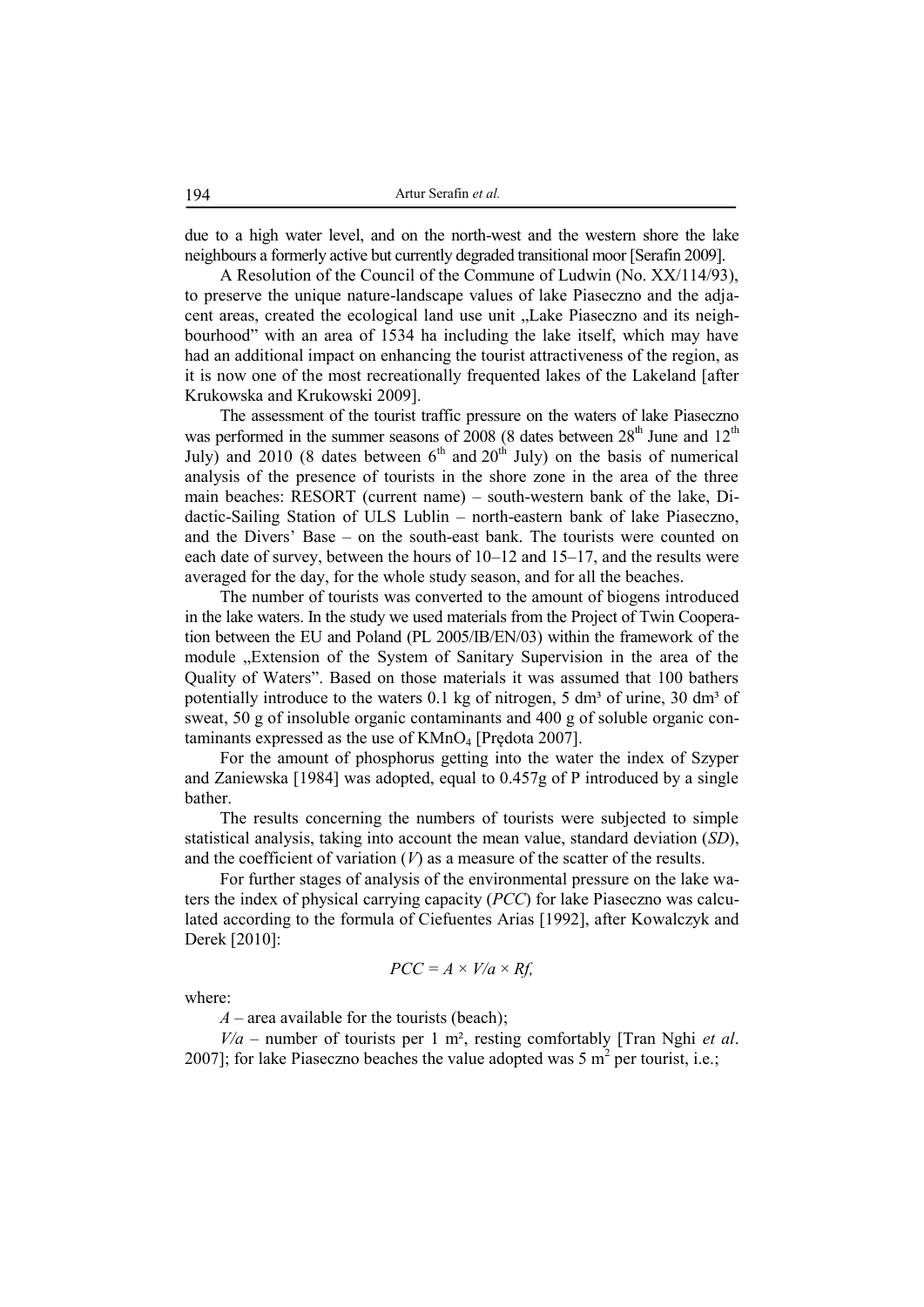$V/a = 0.2$  person/m<sup>2</sup>;

 $Rf$  – coefficient – a quotient of time during which the area is made available for the tourists and the mean duration of stay of a tourist; the adopted time of accessibility to the beaches was 16 hours, and the mean duration of stay of one tourist 5 h, therefore *Rf* = 3.2.

Index *PCC* defines the largest possible number of tourists on a given area in any specified time, that does not cause devastation and degradation of the natural environment [Pawlikowska-Piechotka 2009].

The additional index applied was the index of tourist capacity for open bathing areas, at 20  $m^2$ /person, above which value there appears excessive tourist pressure on the lake ecosystem [Owsiak *et al*. 2003]. The water area for the bathers was obtained on the basis of counting the tourists within a 30 m belt into the shore water surface of the lake, along the whole shoreline of the lake (area of approx.  $113,340 \text{ m}^2$ ). The calculations took into account the average number of tourists on the lake during a day, assuming that each sunbather on the beach was also a bather during his/her stay.

#### RESULTS AND DISCUSSION

In the summer season of 2008 the mean diurnal number of tourists on the three main beaches of lake Piaseczno was 724.5 persons and it was nearly twice lower than in the summer season of 2010 (Tab. 1). In the summer season of 2010 the maximum number of tourists was 2603 (Tab. 1), which was about one half of the number of tourists within the shoreline of lake Piaseczno in the 1990's, when that number attained even the level of 5000 persons per4 day [after Radwan, Kornijów 1998]. With the assumption that a short non-organised rest visit does not generate significant costs, that situation could have been caused by the social and economic changes in Poland, determining a rise in the material status and level of living of a part of the families, which – in consequence – could be reflected in other choices for the recreational destinations, e.g. attractive trips abroad.

Both in 2008 and in 2010 significant differences were noted in the numbers of sunbathers for the successive dates of survey, which is reflected in the high values of the coefficient of variation (Tab. 1). As expected, lower numbers of tourists were observed on the week days – in 2008 a mean of 394 persons, and in 2010 – 1086 persons. Considerably more tourists visited lake Piaseczno on weekends, though that tendency was somewhat less pronounced in the summer season of 2010 (1274 persons in 2008 and 2397 in 2010, respectively). This fact may support the observable trend towards shift in the proportions of tourist traffic from the weekend one to the week days, noted already since the end of the nineteen eighties [Chmielewski 2001].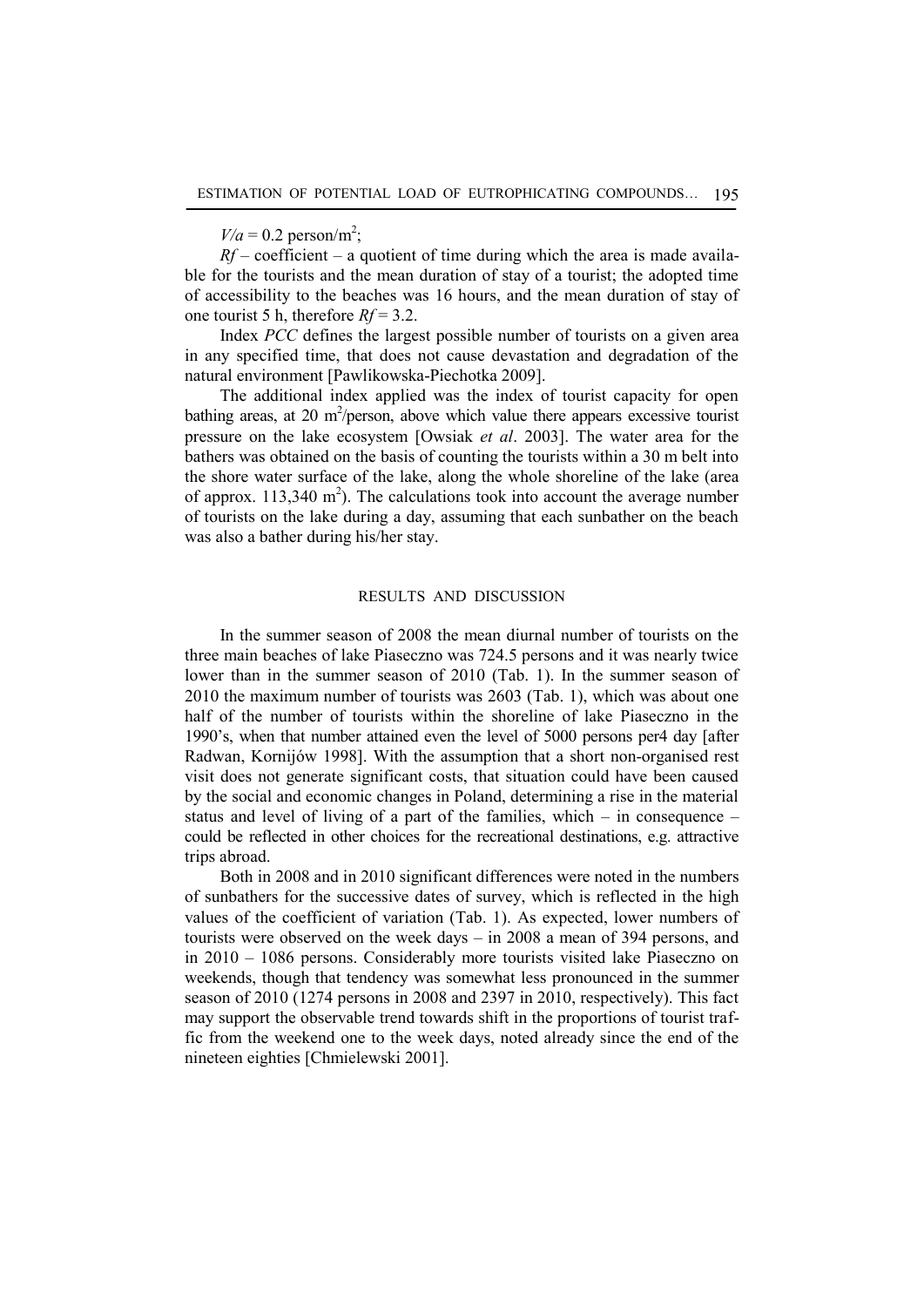Table 1. Mean diurnal numbers of tourists on beaches of lake Piaseczno, with oscillation graphs and total numbers in the summer seasons of 2008 and 2010

| Piaseczno Lake | 2008         | 2010     |
|----------------|--------------|----------|
| Range          | $103 - 1956$ | 750-2603 |
| Mean daily     | 724.5        | 1413.8   |
| SD             | 720.7        | 725.5    |
| $\frac{0}{0}$  | 99.48        | 51.32    |
| Fotal          | 5796         | 11311    |

The balance and the distribution of sources of biogens entering the lake depend on the manner of drainage basin use, and in the case of lakes the largest share in the influx of nutrients is that of tributaries and transit water courses, and somewhat lesser that of agriculture. Scattered sources, from which nutrients of recreational genesis originate, usually constitute a small contribution in the balance of substances fertilising a lake [Ławniczak *et al*. 2010].

With relation to their numbers, the tourists could potentially introduce twice the amount of nutrients (N and P) and organic substances (urine, sweat, organic compounds: soluble and insoluble) in the summer of 2010 (Fig. 1, 2, 3).



Fig. 1. Mean diurnal values of biogens potentially introduced by bathers on the beaches into the waters of lake Piaseczno, with variation ranges in the summer seasons of 2008 and 2010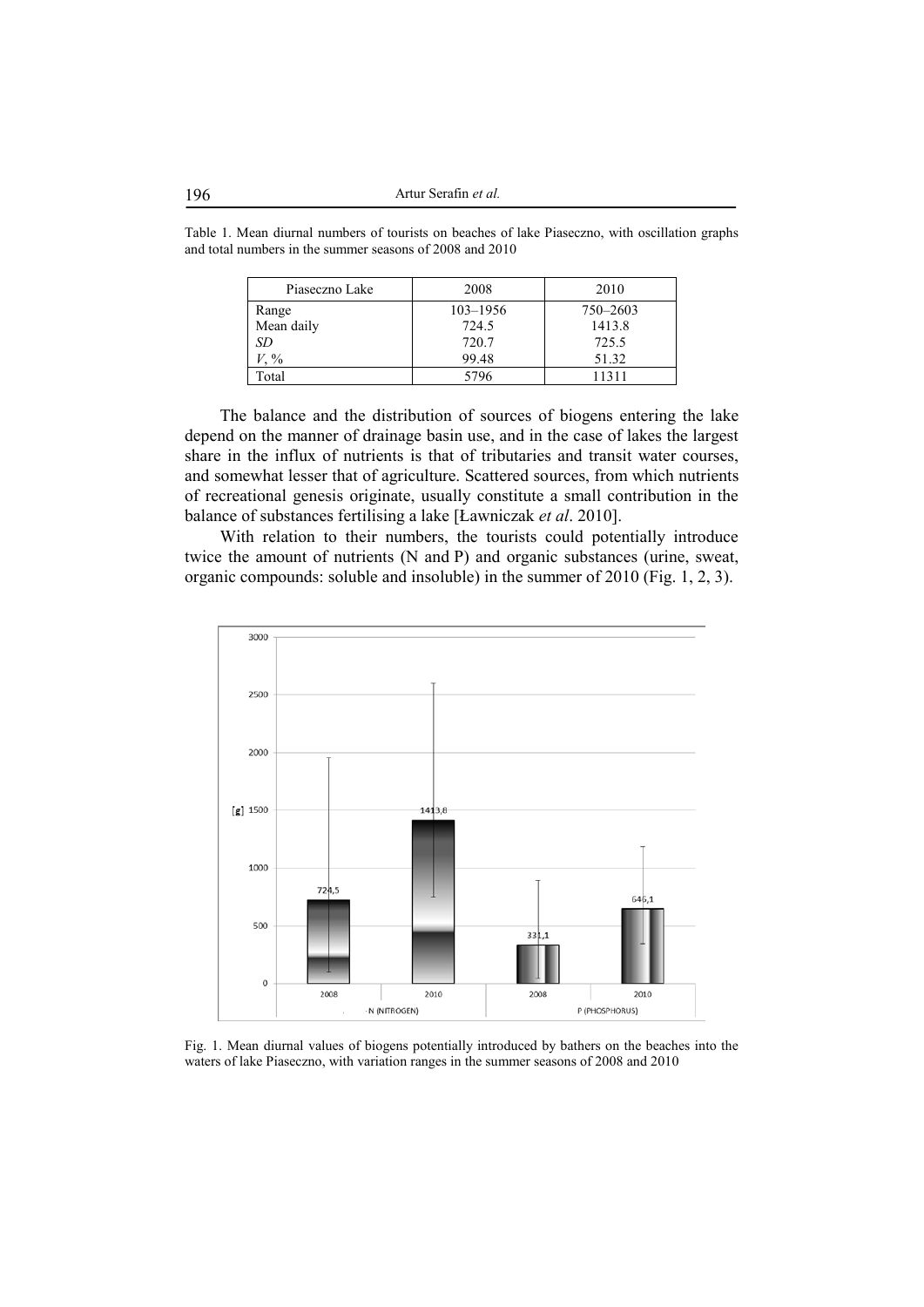

Fig. 2. Mean diurnal values of organic secretions potentially introduced by bathers on the beaches into the waters of lake Piaseczno, with variation ranges in the summer seasons of 2008 and 2010



Fig. 3. Mean diurnal values of organic compounds, soluble and insoluble, potentially introduced by bathers on the beaches into the waters of lake Piaseczno, with variation ranges in the summer seasons of 2008 and 2010

The estimated total amount of nitrogen introduced by the sunbathers in that time was 11.3 kg, that of phosphorus  $-5.1$  kg, urine  $-565.5$  dm<sup>3</sup>, sweat  $-$  nearly  $3393.5$  dm<sup>3</sup>, and over  $45.2$  kg of soluble organic compounds and  $5.65$  kg of insoluble organic compounds. The tourists could have introduced into the lake waters also undetermined amounts of other organic contaminants, e.g. hair, epidermis, residues of alimentary track excretions, saliva, mucus, vomit residues, parasites, microorganisms, and also residues of cosmetics, detergents, textile fibres, and dust [after Prędota 2007].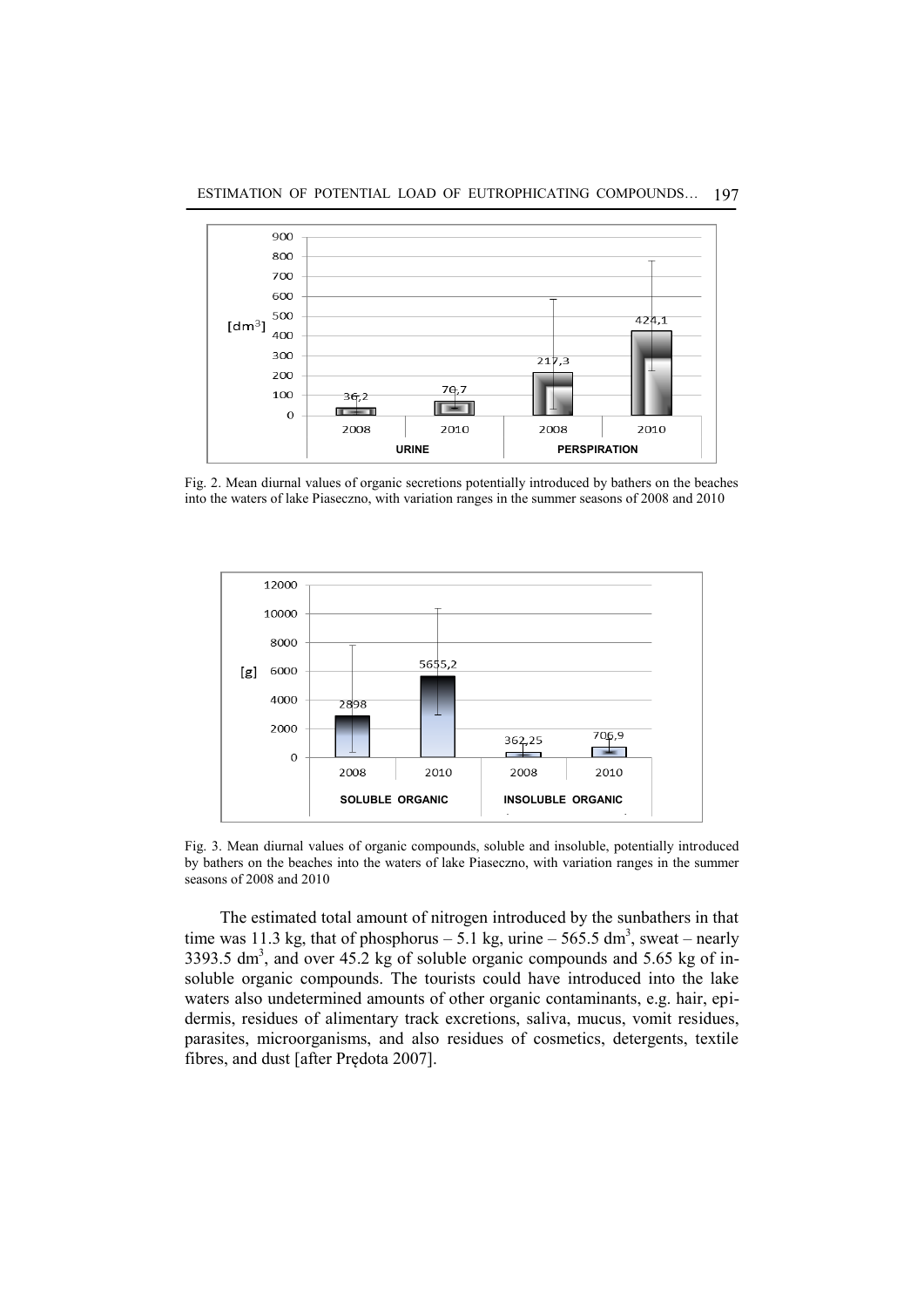Extrapolating directly, with a large error margin, the mean diurnal amount of biogenic substances for all the dates of survey over the whole summer season of 2010 (due to the lack of analysis of weather conditions, without the division for weekend tourism and the week days the arithmetic mean was multiplied by 90 days) we obtain over 127.2 kg of nitrogen, nearly 58.1 kg of phosphorus, over 44.5 thousand dm<sup>3</sup> of physiological secretions (urine and sweat), as well as over 572 kg of organic compounds potentially introduced into the lake waters as a result of the beach tourism. In 2008, due to the smaller number of tourists using the beaches of lake Piaseczno, that balance was lower by one half.

Comparing the data obtained as above, concerning the potential load of N and P originating from the beach tourism in the study seasons, with adopted after Soszka [2010] unit coefficients of export relating to area loads of nutrients from drainage basin areas under use of various character (kg·ha<sup>-1</sup>·year<sup>-1</sup>), one can arrive at the following conclusions. The total estimated load of nitrogen from the beach tourism on lake Piaseczno in 2010 was higher by  $\frac{1}{4}$  from the estimated amount of nitrogen introduced per year by the forest areas of the drainage basin of the lake (coefficient of 1.5 kg N·ha<sup>-1</sup>·year<sup>-1</sup> at 67.5 ha), while the amount of phosphorus was over 50% greater than that potentially generated by the arable fields in the basin, with area of 82.15 ha (coefficient of 0.3 kg P ·ha<sup>-1</sup> ·year<sup>-1</sup>). The data concerning the areas of the cited elements of the drainage basin of lake Piaseczno are given after Furtak and Sobolewski 1998. Nevertheless, in the analysis of the balance of nutrients in the lake we take into account all possible area and point sources of the load of N and P that, in total, are far in excess of the amounts of biogens potentially generated by the beach tourism.

The physical carrying capacity index (*PCC*) calculated for the three main beaches of lake Piaseczno was within the range from 1382.4 to 2580.5 persons day<sup>-1</sup> and assumed the total value for the whole lake  $PCC_{tot} = 5683.2$  persons per day that could stay within the shoreline zone of the lake without detrimental effects on its ecosystem. Neither the number of beach tourists for the successive dates of research nor the mean diurnal number of tourists noted during the study period exceeded the *PCC* index value for lake Piaseczno.

The value of the *PCC* index calculated above exceeds nearly 3.5-fold the unit of natural tourist capacity index calculated for lake Piaseczno towards the end of the 1990's, that according to Radwan and Kornijów [1998] equalled 1700 persons day<sup>-1</sup>. However, even for that index the mean number of tourists per day on the beaches and in the bathing zones of lake Piaseczno during the study period did not exceed the limit value that would have an effect on the degradation of the ecosystem.

Similarly, the index of tourist capacity calculated for open bathing zones according to Owsiak *et al*. [2003], both for the summer season of 2008 (0.128 person $\cdot$  20 m<sup>-2</sup> $\cdot$ day<sup>-1</sup>) and for the summer of 2010 (0.249 person $\cdot$  20 m<sup>-2</sup> $\cdot$ day<sup>-1</sup>) did not exceed the sensitive value for the lake ecosystem, of 1 person 20 m<sup>-2</sup> day<sup>-1</sup>.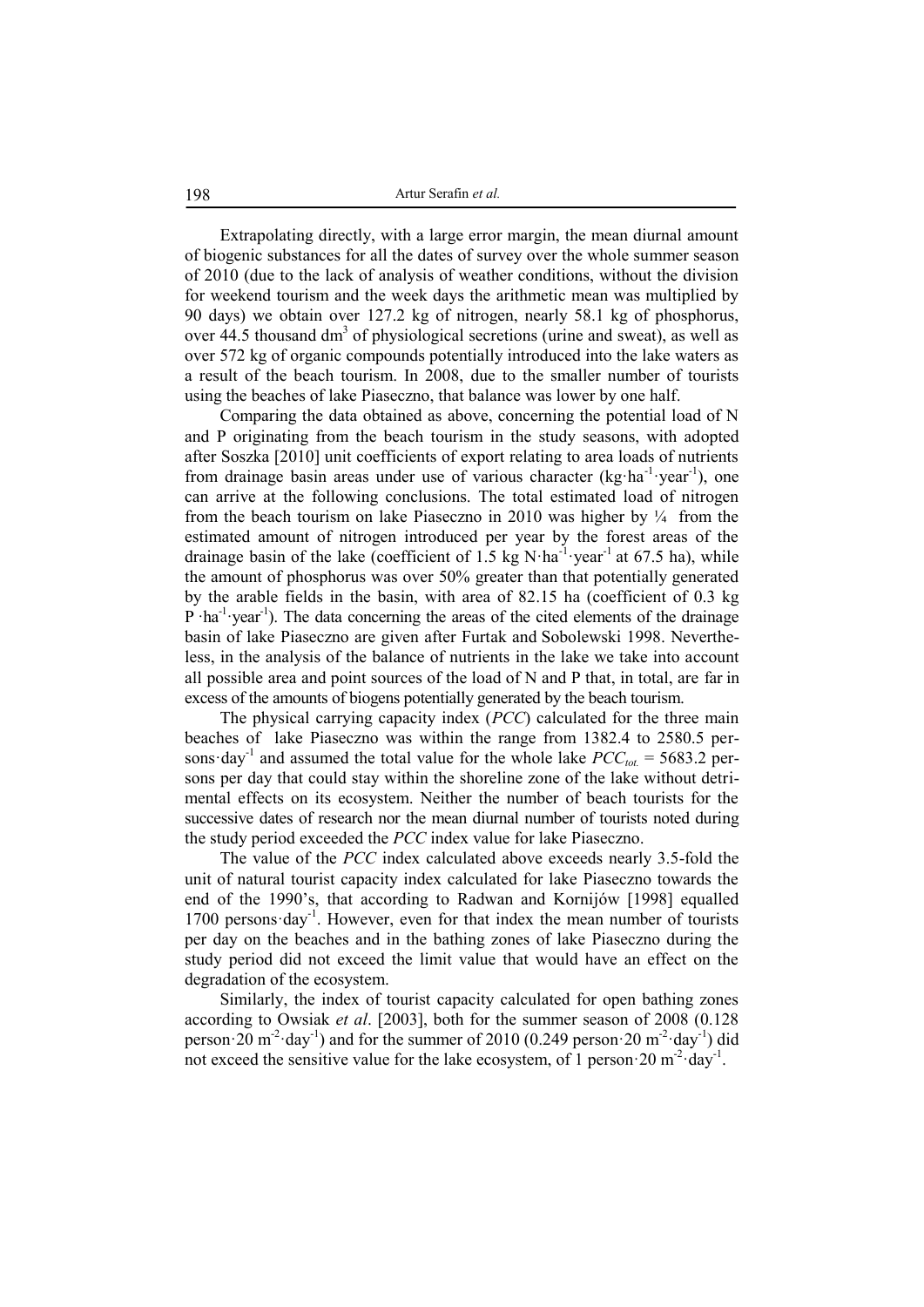#### **CONCLUSIONS**

1. During the study period the numbers of tourists taking their rest on the beaches of lake Piaseczno were notably lower than in the 1990's, moderately confirming the tendency towards an increase of week-day rest and recreation at the expense of weekend tourism.

2. The relatively small number of tourists taking their rest on the beaches of lake Piaseczno was reflected in correspondingly lower amounts of biogenic compounds potentially introduced into the lake waters.

3. In the summer seasons of 2008 and 2010 the threshold levels of the tourist capacity index and the physical carrying capacity index of lake Piaseczno and of the index calculated for its open bathing zones were not exceeded.

## **REFERENCES**

- Bajkiewicz-Grabowska E., 2002. Obieg materii w ekosystemach rzeczno-jeziornych. Wyd. UW, Warszawa.
- Bajkiewicz-Grabowska, E., 1987. Ocena naturalnej podatności jezior na degradację i rola zlewni w tym procesie. Wiad. Ekol. 33 (3), 279–289.
- Chmielewski T.J., 2001. System planowania przestrzennego harmonizującego przyrodę i gospodarkę. T. 1. Wyd. PL, Lublin.
- Cifuentes Arias M., 1992. Determinacion de Capacidad de Carge Turistica en Areas Protegidas CATIE, Turrialba Costa Rica.
- Czernaś K., 2001. Productivity of the psammic algal communities in the near-shore zone of mesotrophic Lake Paseczno (Eastern Poland). Water Qual. Res. J. Can. 36 (3), 737–564.
- Czernaś K., Serafin A., 2007. Changes in phytoplankton productivity in the pelagic zone of the mesotrophic Piaseczno Lake in 1987–1989 and 2001–2003. Oceanol. Hydrobiol. Stud. 36 (1), 1–4.
- Kajak Z., 1979. Eutrofizacja jezior. PWN, Warszawa.
- Kalff J., 2001. Limnology. New Jersey.
- Kowalczyk A., Derek M., 2010. Zagospodarowanie turystyczne. PWN, Warszawa.
- Krukowska R., Krukowski M., 2009. Ocena atrakcyjności turystycznej Pojezierza Łęczyńsko-Włodawskiego. Annales UMCS, sec. B. 64 (1), 77–96.
- Krukowski M., Krukowska R., 2013. Spatial differentiation of tourist infrastructure in the riparian zone of the Białe Lake (Middle East Poland). Pol. J. Nat. Sci. 27 (3), 81–89.
- Kubiak, J., Tórz, A., 2005. Eutrofizacja. Podstawowe problemy ochrony wód jeziornych na Pomorzu Zachodnim. Słup. Pr. Biol. 2, 17–36.
- Kudelska D., Soszka H., Cydzik D., 1983. System oceny jakości jezior. IKŚ, Warszawa, 44.
- Kudelska D., Soszka H., Cydzik D., 1997. Ekosystemowi podejście do oceny jezior w Polsce. Ochr. Środ. Zasob. Nat. 11, 85–92.
- Lossow K., 1995a. Odnowa jezior. Ekoprofit 5, 11–15.
- Lossow K., 1995b. Zanikające jeziora. Ekoprofit 07/08, 40–45.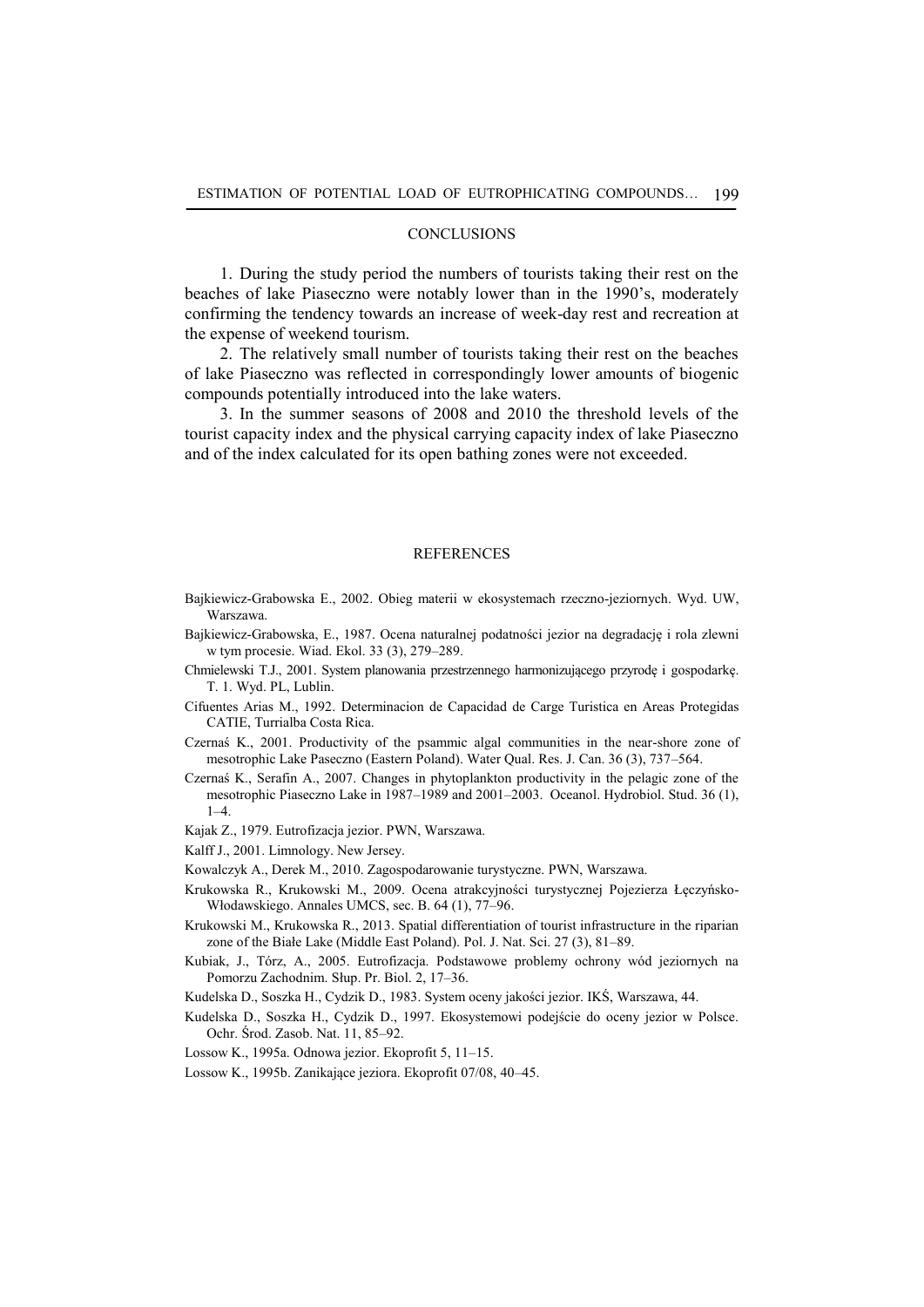- Ławniczak A.E., Zbierska J., Andrzejewska B., 2010. Bilans biogenów Jeziora Tomickiego. Rocz. Ochr. Środ. 12, 861–878.
- Misztal M., Smal H., 1995. Gleby Poleskiego Parku Narodowego i w jego otulinie. W: Ochrona ekosystemów wodnych w Poleskim Parku Narodowym i jego otulinie. Radwan S. (red.). TWWP, AR Lublin, 70–78.
- Owsiak J., Sewerniak J., Andrzejewski L., 2003. Stan gospodarki turystycznej w powiecie golubsko-dobrzyńskim. Instytut Turystyki, Zakład Infrastruktury i Gospodarki Przestrzennej w Toruniu, Toruń.
- Pawlikowska-Piechotka A., 2009. Zagospodarowanie turystyczne i rekreacyjne. Novae Res Wydawnictwo Innowacyjne, Warszawa.
- Prędota M., 2007. Doświadczenia Polski w zakresie nadzoru nad basenami. Materiały szkoleniowe w ramach Projektu Współpracy Bliźniaczej PL/2005/IB/EN/03 z modułu: Rozszerzenie Nadzoru Sanitarnego w Dziedzinie Jakości Wody. PSSE w Lublinie.
- Radwan S., Kornijów R., 1998. Hydrobiologiczne cechy jezior stan aktualny i kierunki zmian. W: M. Harasimiuk, Z. Michalczyk, M. Turczyński (red.). Jeziora łęczyńsko-włodawskie. Monografia przyrodnicza. Biblioteka Monitoringu Środowiska. Wyd. UMCS, Lublin.
- Serafin A., 2009. Phytoplankton productivity in littoral adjacent to peat-bog in two limnologically distinct lakes (Łeczynsko-Włodawskie Lake District). Ecohydrol. Hydrobiol. 9 (2–4), 201–207.
- Serafin A., Czernaś K., 2003. Sezonowe zmiany produkcji pierwotnej i koncentracji chlorofilu *a* glonów śródjezierza i strefy przybrzeżnej mezotroficznego jeziora Piaseczno w latach 2001–2002. Acta Agrophisica 1 (3), 521–527.
- Soszka H., 2010. Założenia projektu dotyczącego ograniczeń w korzystaniu z wód jezior i użytkowaniu ich zlewni. W: Ochrona i rekultywacja jezior. R. Wiśniewski (red.). Polskie Zrzeszenie Inżynierów i Techników Sanitarnych Oddział w Toruniu, Toruń, 115–127.
- Szyper H., Zaniewska H., 1984. Zagospodarowanie turystyczne na obszarach pojeziernych, w: K. Cichomska-Sikorska (red.). Ochrona jezior. Seria: Ochrona Środowiska Naturalnego, Wyd. Epoka, 75–104.
- Tran Nghi, Nguyen Thanh Lan, Nguyen Dinh Thai, Dang Mai, Dinh Xuan Thanh., 2007. Tourism carrying capacity assessment for Phong Nha-Ke Bang and Dong Hoi, Quang Binh Province. VNU J. Sci., Earth Sciences 23, 80–87.
- Vollenweider, R.A., 1971. Scientific fundamentals of the eutrophication of lakes and flowing waters, with particular reference to nitrogen and phosphorus as factors in eutrophication. Organisation for Economic Cooperation and Development, Paris.
- Wilgat, T., Michalczyk, Z., Turczyński, M., Wojciechowski, K. H., 1991. Jeziora łęczyńsko- -włodawskie. Stud. Ośrod. Dok. Fizjogr. 19, 23–140.
- Wojciechowski I., 1976. Wpływ zlewni na eutrofizację mezotroficznego jeziora Piaseczno i na deeutrofizację stawowego jeziora Bikcze. Acta Hydr. 18 (1), 23–52.
- Wojciechowski I., Czernaś K., Krupa D., 1995. Biotyczne walory jezior Poleskiego Parku Narodowego i jego otuliny i ich uwarunkowania. W: S. Radwan (red.). Ochrona ekosystemów wodnych w Poleskim Parku Narodowym i jego otulinie. TWWP, AR Lublin, 38–45.